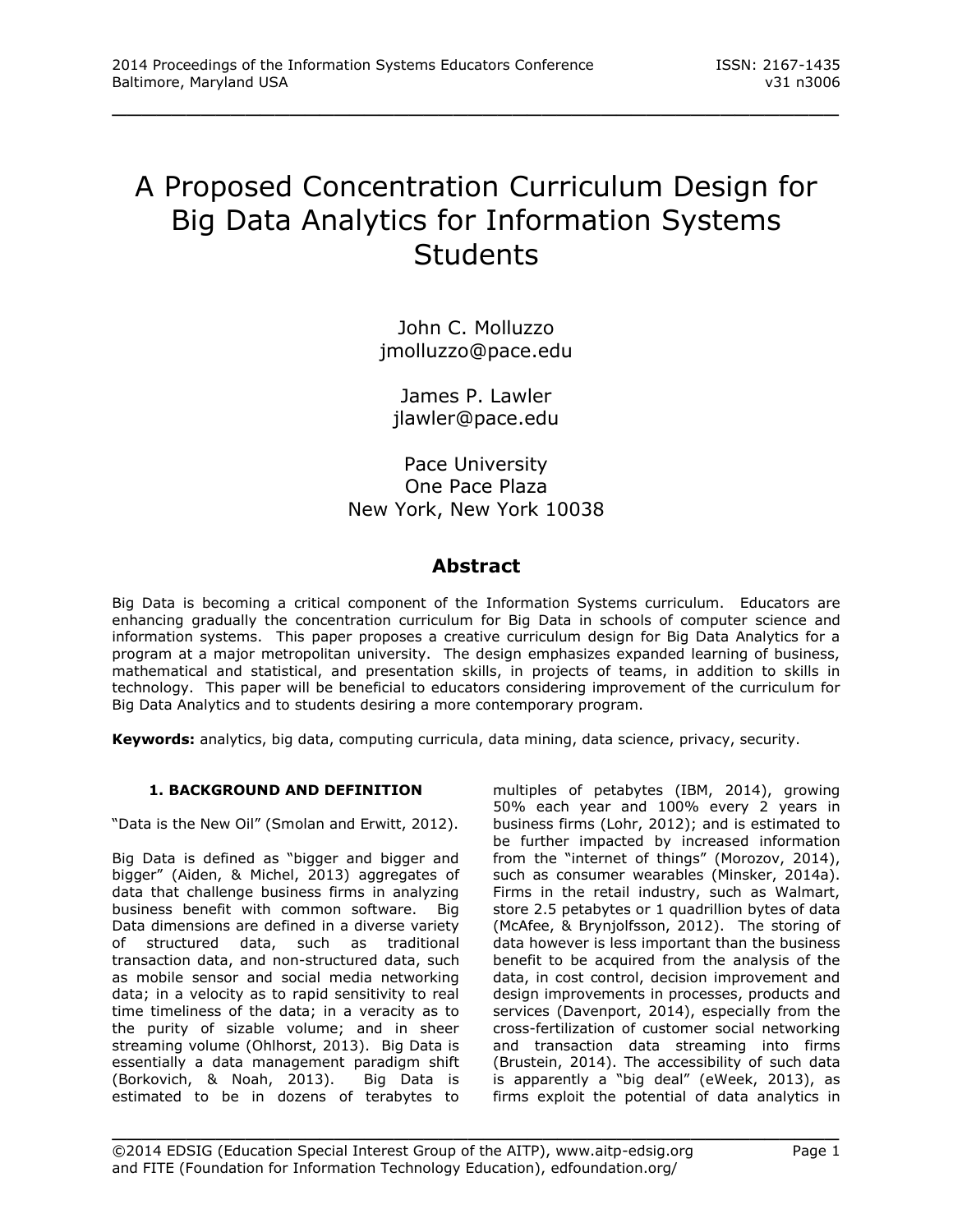this perceived revolution of technology (Freeland, 2012).

The benefits of Big Data Analytics (henceforth referred to as BDA) are cited frequently in firms (IBM, 2014). Amazon is analyzing data for competitive customer micro-segmentation of products to customize its products and services; Google is analyzing messaging to improve its services (Rosenblatt, 2014); and Tesco and Walmart are analyzing demographics to lower inventory pricing of products and services at their stores. Twitter is analyzing hashtags for more patterns of potential sales from subject trends. Firms are clearly interested in BDA to optimize the outcomes of processes, products and services. Even the government and the health industry (Kim, Trimi, & Chung, 2014) are commencing initiatives in efficiency, decision improvement and cost control from BDA to optimize the outcomes of processes and services (Liyakasa, 2013). Though firms may be storing increased data without increased insight (Minsker, 2014b), the potential of BDA as a profitable attribute, beyond the benefits of Business Intelligence and Operations Research, is evident in the literature (King, 2014). This potential invites consideration of BDA as a differential feature of learning in schools of computer science and information systems.

Graduates from schools of computer science and information systems can contribute to the field of data analytics if the curricula of the schools include BDA. Though firms are investing in BDA, they do not have enough data scientists or specialists (May, 2013) for extracting the potential of their data (McCafferty, 2013). Graduates can contribute to the field if they have analytical business skills (Janicki, Cummings, & Kline, 2013) and content domain expertise skills (Poremba, 2013) to critically evaluate the business (Pratt, 2013) of Big Data. They can contribute to this evaluation if they have computational mathematical and statistical skills (Hulme, 2013), can interpret in a high performance environment the complex event significances of structured and non-structured data, and evaluate potential problem solutions or proposed strategies (Pratt, 2013). They can contribute further if they have privacy and security sensitivity skills in standards for Big Data housed by organizations, especially given intrusion issues as discussed in the literature (Lohr, 2013, Sengupta, 2013, & Angwin, 2014). Moreover, they can contribute notably to the field if they have persuasive presentation skills

(Miller, 2013), as individual contributors or members of teams, in proposing solutions and strategies; and they can contribute powerfully if they have skills in visualization (Rao, & Halter, 2013). These skills are beyond the data base analysis, design and development skills in technology (King, 2013). Though few graduates, or even practitioners in industry (MacSweeney, 2013a), have all of these skills to be data scientists, a creative curriculum design in Data Science may improve the breadth of ensemble learning for students currently enrolled in schools of computer science and information systems.

# **2. FOCUS OF PAPER**

"The Big Data [R]evolution holds the promise of empowering all of us with knowledge" (Smolan and Erwitt, 2012).

The proposed concentration of Data Science at Pace University is the focus of this paper. The focus is apt, as firms desire BDA personnel but do not have enough expertise for initiatives on projects (Davenport, 2014). Many firms have a BDA expertise gap (Olavsrud, 2014), despite the hype of pundits. The literature indicates that industry needs 140.0 – 190.0 thousand BDA professionals if not data scientists in 2014 (Manyika, Chui, Brown, Bughin, Dobbs, Roxburgh, & Byers, 2011) and even a high of 4.4 million scientists in 2015 (IBM, 2014). Even though a concentration of Data Science is not enough for an immediate solution, the convergence is current to the expectations of industry and organizations, as they initiate investment in Big Data strategies (Messmer, 2014). The focus of this paper on the Data Science curriculum will benefit educators and students desiring a foundation for an immediately marketable program.

#### **3. CONCENTRATION METHODOLOGY – DATA SCIENCE**

"Having the data is only the beginning "(Smolan and Erwitt, 2012).

Pace University is anticipating beginning a concentration in Data Science in 2015 with the offering of the Concepts of Big Data Analytics course. The concentration covers descriptive, predictive and prescriptive analytics (Camm, Cochran, Fry, Ohlmann, Anderson, Sweeney, & Williams, 2015) for data-driven decision making. The concentration is designed for undergraduate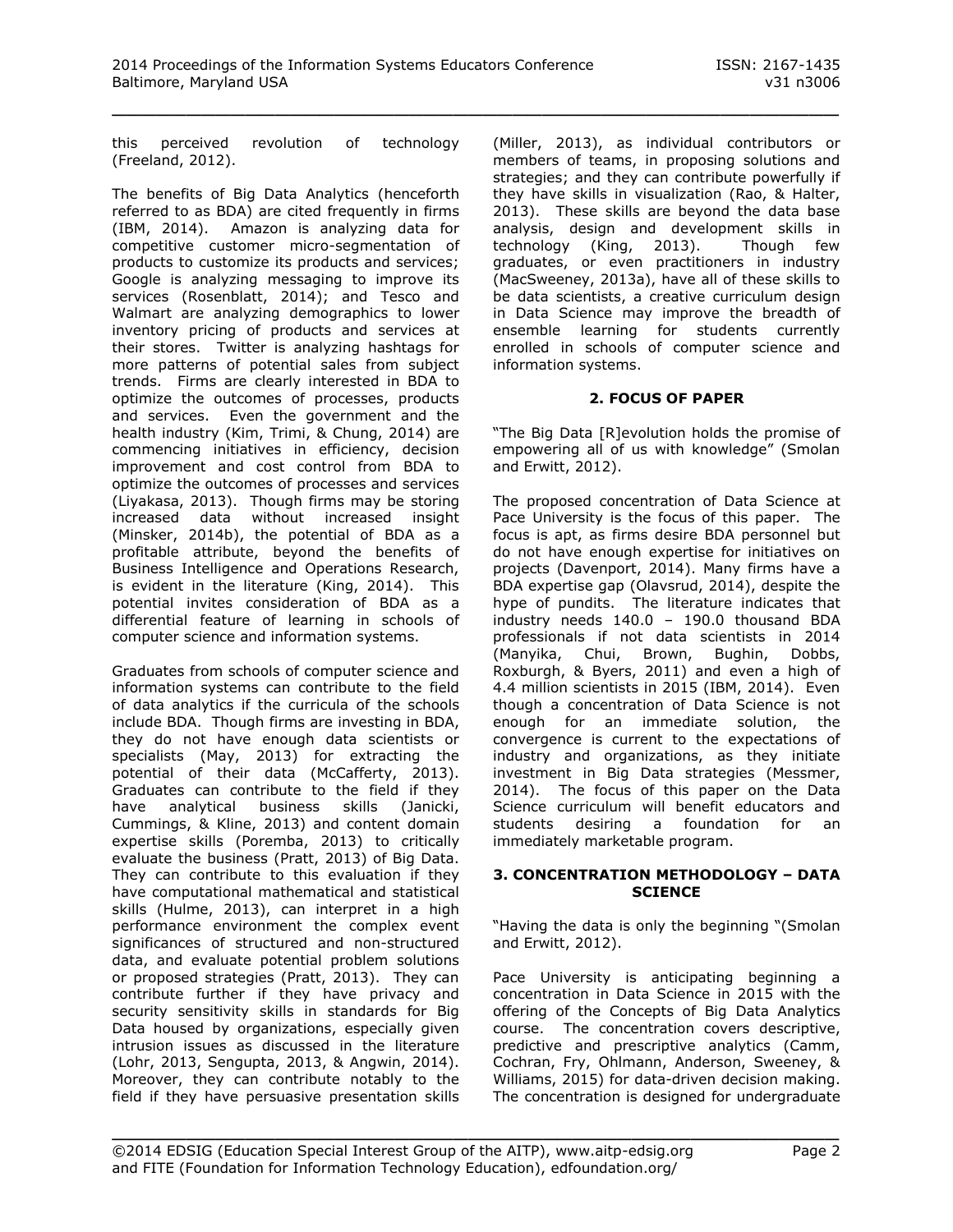students to learn business, mathematical and statistical, presentation, team-playing and highlevel technology skills. In the concentration**,** projects are assigned to incubating pseudo data scientist teams (O'Neil, & Schutt, 2014) consisting of different skilled students (Schmerken, 2013) of 3–5 individuals. The projects are focused on the design of processes, products or services in a discrete industry, such as energy, entertainment, finance, health and life sciences, or retail. The projects are to be focused on BDA problems in the industries and are to be furnished with data sets of a massive scale from non-proprietary Web sites and systems, such as [www.data.gov,](http://www.data.gov/) [www.enigma.io](http://www.enigma.io/) (Singer, 2014) and [www.openwebanalytics.com.](http://www.openwebanalytics.com/) The projects are to include internship and mentoring of the student teams from a few firms in the industry that are partnered with the school and even have data analytics employment positions (ITBusinessEdge, 2014). In 2016–2017 a few boutique data scientist firms may be partnered with the school. Technologies in the concentration include, but are not limited to, Apache, Hadoop, MapReduce, NLP for text, NoSQL, Python tools (Knorr, 2013) and SAS tools. The concentration in Data Science is planned to begin in 2016–2017 after the Concepts of Big Data Analytics course, by expanded learning of mathematical, statistical and technology skills that will involve other faculty (King, 2013) in the school. Few schools of computer science and information systems have curriculum design initiatives in Data Science (MacSweeney, 2013b) as envisioned in this paper.

The generic learning objectives of the Data Science concentration are defined below:

- Analyze a business process, product or service for experimental improvement in an organization that can benefit by BDA;
- Collaboratively design a discovery and exploratory method for interpreting the customer data domain dynamics of the process, product or service that include structured and unstructured data sources;
- Collaboratively develop a conceptual data business model for the process, product or service problem and for the solution, infused by intelligence learned in the discovery and exploratory process and by leveraging of a BDA tool(s), integrating a data service process prototype scenario(s) – *what can the firm do*

*better now with the information that it could not do before it had it?* (Provost, & Fawcett, 2013);

- Collaboratively develop a governance plan for the new product or service or a process solution for the firm, informed by customer data privacy rights and security sensitivity standards; and
- Formulate an organizational production plan for integrating the data sources, systems and technologies for the proposed process, product or service solution and for integrating BDA as an overall business strategy.

The proposed courses in the concentration are 3 credits. The outcomes of the concentration are in analytical business skills, creative problemsolving skills, Big Data modeling skills, fundamental mathematical and statistical skills, and presentation and team-playing skills, and also privacy and security sensitivity skills. The goal of the concentration is for its graduates to be business data scientists, not mere scientist technologists. The curriculum is a foundation from which there may be employment postings of BDA specialties for the students upon graduation from the university.

Pending approval by an internal curriculum committee of the school, the concentration of Data Science will begin in fall 2015 with the offering of Concepts of Big Data Analytics, as discussed in this paper. The plan is to rollout the full concentration during 2015–2017 with the following courses.

#### **Concept Courses**

- Concepts of Big Data Analytics, a course on critical Big Data modeling of a process, product or service in industry;
- Big Data Maturity Model, a conceptual course on benchmarking of best Big Data organizational practices in industry; and
- Customer Relationship Management (CRM) and Big Data, a conceptual course integrating BDA and household priority relationship strategy in industry.

#### **Domain Courses**

- Big Data Analytics in Energy, a domain course integrating BDA projects for decision-making in the energy industry;
- Big Data Analytics in Entertainment, a domain course integrating BDA projects for decision-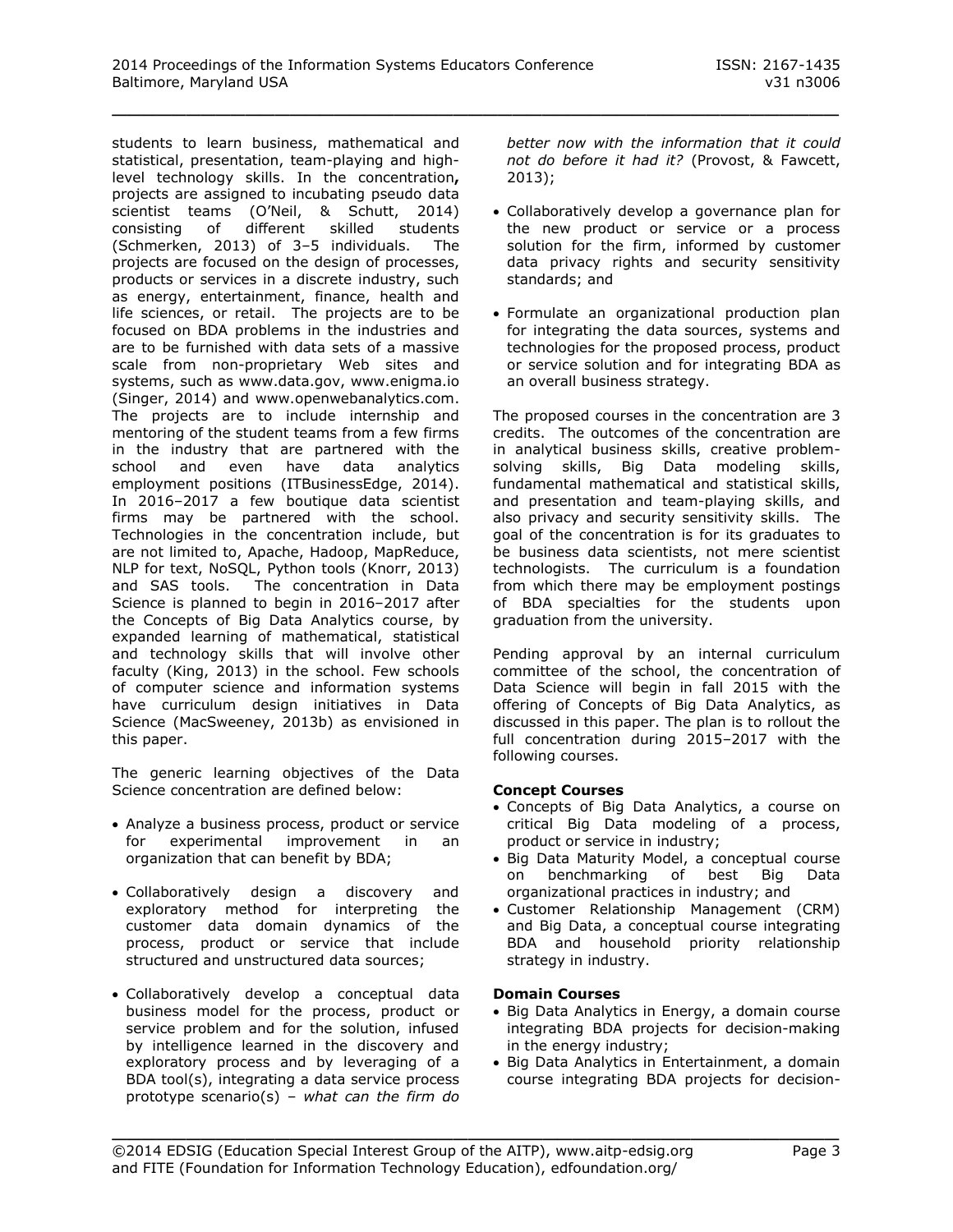making in the entertainment and sports industries;

- Big Data Analytics in the Financial Industry, a domain course integrating BDA projects for decision-making in the international financial services industry;
- Big Data Analytics in Health and Life Sciences, a domain course integrating BDA projects for decision-making in the health and life sciences industry, including ObamaCare initiatives; and
- · Big Data Analytics in Retail Industries, a domain course integrating BDA projects for decision-making in the retail industries.

#### **Enabling Courses**

- Big Data Ethical Framework, an integrative course on BDA privacy, regulatory and security standards governing analytics professionals in industries and organizations; and
- Big Data Foundation Technology, an integrative course on required BDA high performance infrastructure platform and storage technologies and tools.

The concentration of Data Science is depicted in Figure 1. The concentration is fulfilled in the three conceptual courses, three of the five domain courses, and the two enabling courses of the plan. The concentration is currently designed for the undergraduate students of the school but may be expanded in 2017 for graduate students of the School and of the School of Business of the university.

Table 1 lists courses that can give the student requisite skills in business, mathematics, statistics, and presentation, team-playing and high-level technology. The descriptions are fairly generic and reflect existing courses in most institutions that have a business major.

#### **4. COURSE MODEL – BIG DATA ANALYTICS**

" … Big Data is much more than big data" (Smolan and Erwitt, 2012).

The field of data science or data analytics is relatively new, with few consistencies in the content or names of introductory courses.

During January-February, 2014, a scan of the Internet disclosed the following names for introductory courses:

- Advanced Big Data Analytics
- Analytics and Decision Analysis
- Applied Data Science
- Big Data Analytics
- **•** Business Analytics
- **•** Business Intelligence and Analytics
- Data Analytics

\_\_\_\_\_\_\_\_\_\_\_\_\_\_\_\_\_\_\_\_\_\_\_\_\_\_\_\_\_\_\_\_\_\_\_\_\_\_\_\_\_\_\_\_\_\_\_\_\_

- Data Analytics for Information Systems
- Data and Decision Analytics
- Data Warehousing and Analytics
- Elements of Data Analysis
- Introduction to Business Analytics
- Introduction to Data Analytics
- Introduction to Data Science
- Large-scale Data Analysis

For this paper, the Concepts of Big Data Analytics course is outlined in Table 2 of the Appendix.

Table 2 contains five columns corresponding to the online syllabi of five university introductory Data Science or Analytics courses. Over the period of February – March 2014, the authors reviewed the online syllabi of 21 introductory courses that contained Data Analytics or Data Science in their titles, all from Tier I and Tier II universities. The courses represented in Table 2 are a representative sample of the 21 courses. The five columns can be used to compare the Concepts of Big Data Analytics course of this paper to those at these other universities. Note that the omission of a checkmark does not mean the topic is not covered in that course. The checkmarks indicate what was available on the Web sites of the universities. Table 2 does not name the universities corresponding to the five columns**,** in order to avoid any criticism of the universities - table is for comparison only.

The Concepts of Big Data Analytics course emphasizes the concepts behind modern Data Science. The course is conceptual in the sense that the principles behind Data Science are emphasized rather than the tools with which to implement them. Therefore, topics such as R and Python programming, Hadoop, MapReduce, and so on are not covered to any extent in this course. Instead, they are covered as they are needed in the domain courses to solve industryspecific problems. Some topics in the course require knowledge of probability and statistics. Therefore, the basic statistics course required of all computing majors is a prerequisite for this course. Because the course has no programming requirements, it is accessible to any student in the university who has the statistics prerequisite, which thus includes all business majors in the university.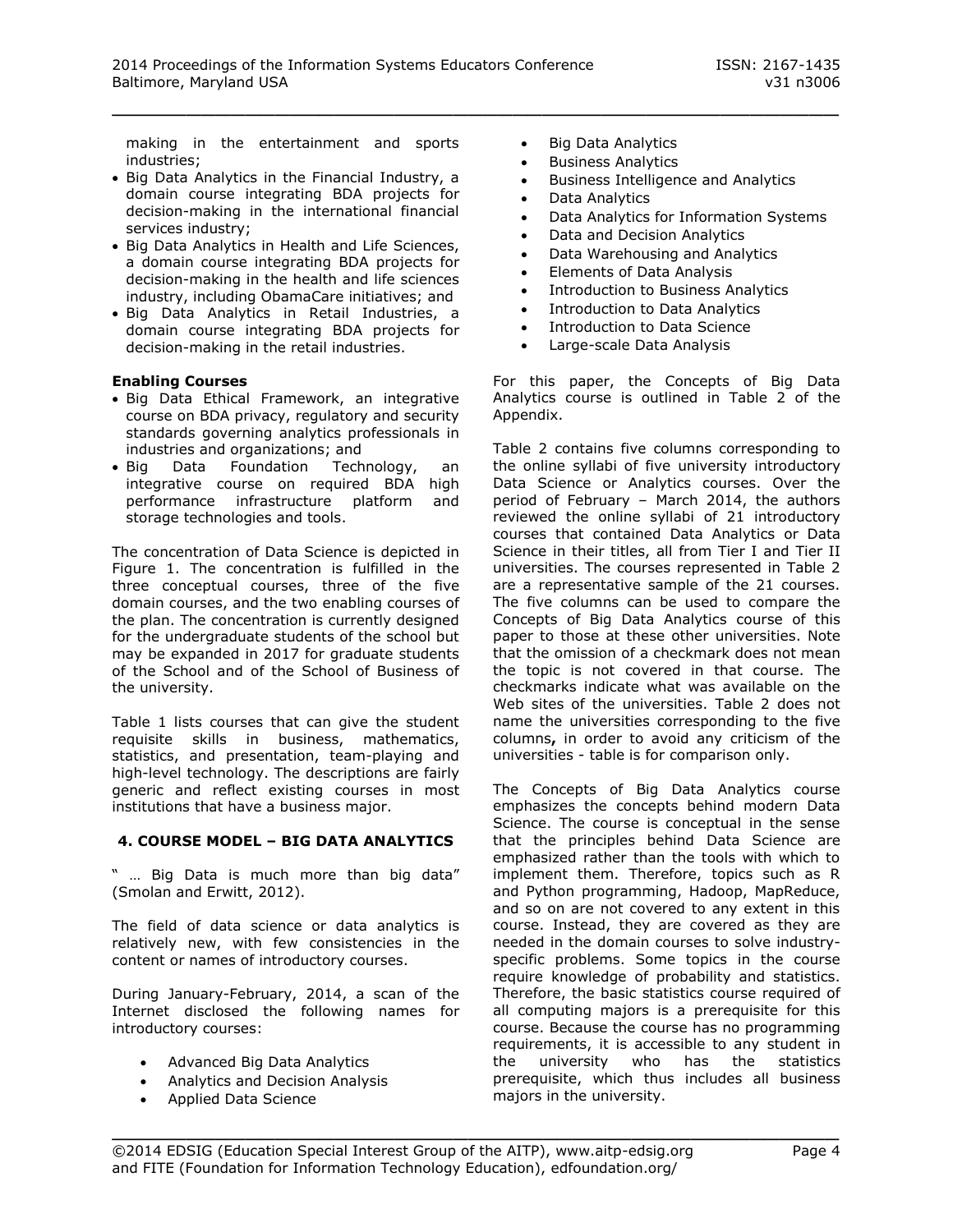The course emphasizes the strategic value of data and the use of Data Science teams in an organization, and the use of data-driven decision making. It introduces students to data-analytic thinking and Data Science principles to facilitate communication between business stakeholders and the Data Science teams. The course also discusses the limitations and pitfalls (e.g., overfitting) of Data Science and the necessity of human involvement in choosing the right data and evaluating the processes and results of the Data Science projects. The ultimate goal of this course is to enable students to participate in the development and proper evaluation of a Data Analytics solution to a business problem.

The text will be Provost, F., & Fawcett, T. (2013), Data Science for Business: What You Need to Know about Data Mining and Data-Analytic Thinking. Supporting texts will be Davenport, T.H. (2014), Big Data at Work:<br>Dispelling the Myths, Uncovering the Dispelling the Myths, Uncovering the Opportunities. Alternately the following can be used as the text: Davenport, T.H., & Harris, J.G. (2007), Competing on Analytics: The New Science of Winning. The text will supplemented by Analysis INFORMS Magazine.

The course will also discuss in detail several recent case studies of the application of BDA to real business situations. There are many online resources to obtain such cases, (e.g., BDA sites of IBM [2014] and HP Vertica [2014])

#### **5. IMPLICATIONS**

"Big Data started as a series of small waves but is morphing into the greatest tsunami of information that humans have ever seen" (Smolan and Erwitt, 2012).

The terms "Big Data", "Data Science", "Data Analytics" are so ubiquitous in the practitioner press that it seems that they are just the next hyped fad that will fade into oblivion in a few years. However, with the ability to process and store the many kinds of data collected by firms and organizations, and the need to use these data to strategic advantage, the field of Data Science will not disappear soon. Several studies, such as Brynjolfsson, Hitt, and Kim (2011), and Tambe (2014), have shown that the more datadriven a firm, the more successful is the firm. Therefore, more and more organizations will be hiring data scientists to take advantage of their ever-growing store of data. There is, however, a

problem – our universities are not keeping up with the demand.

There will be a shortage of talent necessary for organizations to take advantage of big data. By 2018, the United States alone could face a shortage of 140,000 to 190,000 people with deep analytical skills as well as 1.5 million managers and analysts with the know-how to use the analysis of big data to make effective decisions. (Manyika, et al, 2011).

Therefore, it is important for universities to begin developing data scientists who have the requisite technical skills, and the business and content domain knowledge to leverage the data that organizations are now accumulating for advantage (Gillespie, 2014). The program in Data Science proposed in this paper helps to fill this need.

#### **6. LIMITATIONS AND OPPORTUNITIES**

The concentration of Data Science and the course on Big Data Analytics are beginning as a program in fall 2015, but evaluation of the impact of the initial program on the students may not be finished until fall 2016.

The curriculum for Data Science with Big Data Analytics is not clearly defined in the literature (Dietrich, Newton, & Corley, 2013), and the field is immature in instruction. Within the next year**,** the authors plan to survey instructors of introductory Data Analytics and Data Science courses with a view towards determining which topics are essential for such courses, and which topics are less so. The authors hope that this future research will help create a common core of topics for an introductory course in Data Analytics/Data Science.

The curriculum design in this paper furnishes important input to instructors in schools of computer science and information systems who want to have an initial program in tandem with trends. The literature indicates BDA as a desirable norm in organizations (Ohlhorst, 2013), an opportunity for the response of schools of computer science and information systems. The model of this paper provides a first step.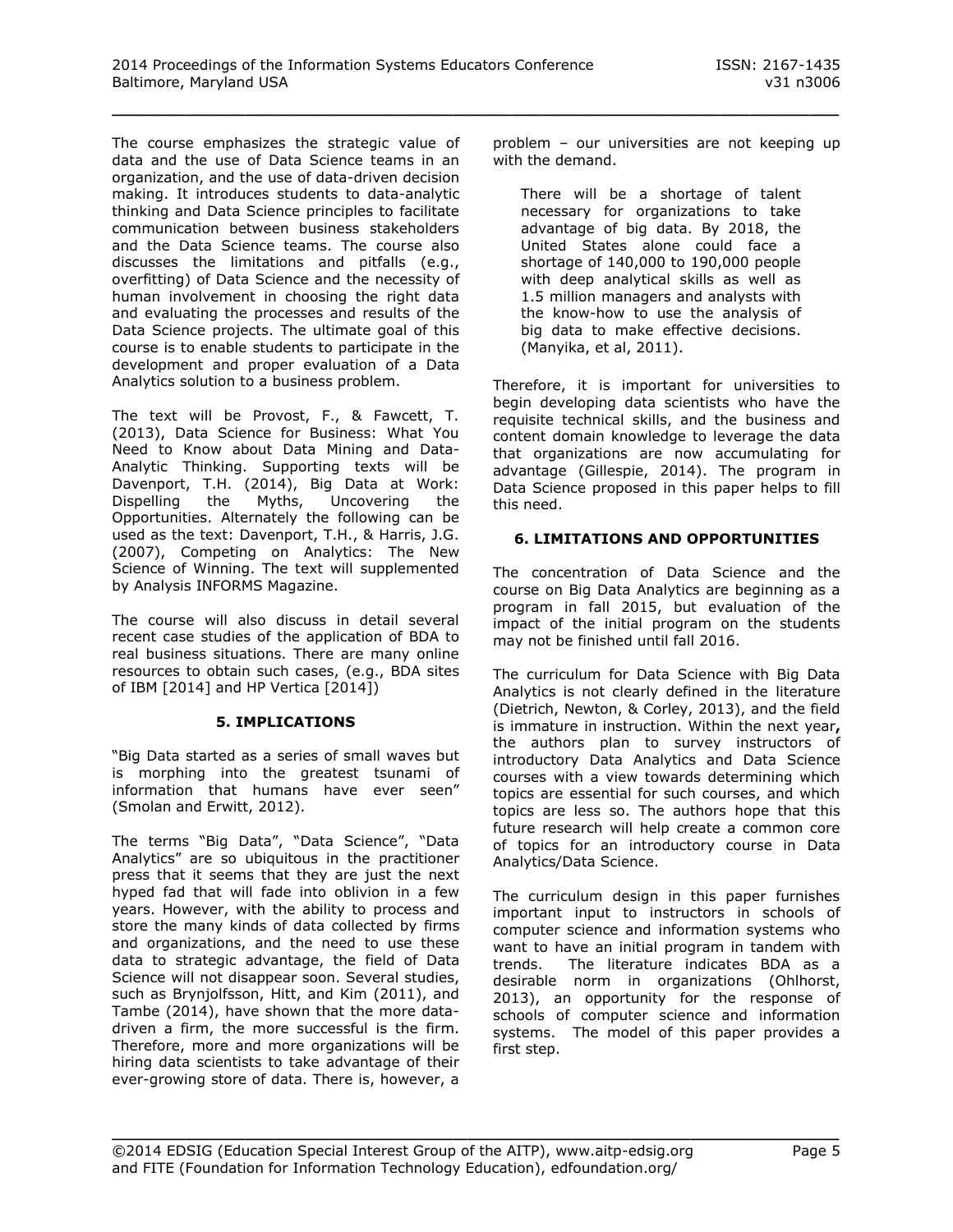# **7. CONCLUSION**

This paper posits a curriculum design of Big Data Analytics in the proposed concentration of Data Science at Pace University. The design includes a discovery and exploratory method of critical Big Data modeling and the improvement of a process, product or service in industry. The design provides for inclusion of an organizational plan for process, product or service solutions, and a production strategy integrating nontraditional and traditional technologies and BDA tools. The design further provides privacy rights and security sensitivity standards. The design is ideal as firms and organizations pursue BDA projects. Few organizations have the full prerequisite skills for BDA projects and strategies. Throughout this paper, the design of BDA proposes the relevance of business, mathematical and statistical, and presentation and team-playing skills, augmenting prerequisite skills in the traditional data base management technologies and in the new non-traditional BDA tools. Overall, this paper provides a beneficial proposal to instructors desiring to initiate BDA and Data Science programs to be in tandem with industrial and organizational trends, and to undergraduate students intending to be in tandem with technological trends.

#### **8. REFERENCES**

- Aiden, E., & Michel, J-B. (2013). Uncharted: Big data as a lens on human culture. New York, New York: Riverhead Books, 11.
- Angwin, J. (2014). Has privacy become a luxury good? *The New York Times*, March 4, 25.
- Borkovich, D.J., & Noah, P.D. (2013). Big data in the information age: Exploring the intellectual foundation of communication theory. *Proceedings of the Information Systems Educators Conference (ISECON)*, 30(2550), 2.
- Brynjolfsson, E., Hitt, L., and Kim, H.H. (2011). Strength in numbers: How does data-driven decision making affect firm performance? Retrieved May 7, 2014 from http://ssrn.com/abstract=1819486.
- Brustein, J. (2014). Data analysis. *Bloomberg Business Week*, March 3, 70.
- Camm, J.D., Cochran, J.J., Fry, M.J., Ohlmann, J.W., Anderson, D.R., Sweeney, D.J., &

Williams, T.A. (2015). Essentials of business analytics. Stamford, Connecticut: Cengage Learning, 5, 6.

- Davenport, T.H. (2014). Big data at work: Dispelling the myths, uncovering the opportunities. Boston, Massachusetts: Harvard Business School Publishing Corporation, 6, 22.
- Davenport, T.H., & Harris, J.G. (2007). Competing on analytics: The new science of winning. Boston, Massachusetts: Harvard Business School Publishing Corporation.
- Dietrich, D., Newton, P., & Corley, K. (2013). Big data in the information technology / information systems / computer science curriculum. *Proceedings of the Information Systems Educators Conference (ISECON)*, San Antonio, Texas, November, 1-2.
- Freeland, C. (2012). In big data, potential for big division. The *New York Times*, January 12, 1-3.
- Gillespie, S. (2014). Who is afraid of big data? What big data can do for financial organizations and how to prepare for it. Wall Street & Technology, April 22, 1-3.
- Hulme, G.V. (2013). Start class: How crunching numbers can drive decisions. *CSO*, May, 14.
- \_\_\_\_\_ HP Vertica (2014) Retrieved May 8, 2014 from http://www.vertica.com/customers/casestudies/.
- IBM (2014). Retrieved May 8, 2014 from http://www.ibm.com/big-data/us/en/bigdata-and-analytics/case-studies.html.
- Janicki, T.N., Cummings, J., & Kline, D. (2013). Information technology job skill needs and implications for information technology course content. *Proceedings of the Information Systems Educators Conference (ISECON)*, 30(2504), 8.
- Kim, G-H, Trimi, S., & Chung, J. (2014). Bigdata applications in the government sector. Communications of the ACM, 57(3), 78-85.
- King, J. (2013). Spring training for business intelligence experts: It is a whole new ballgame for traditional data analysts, as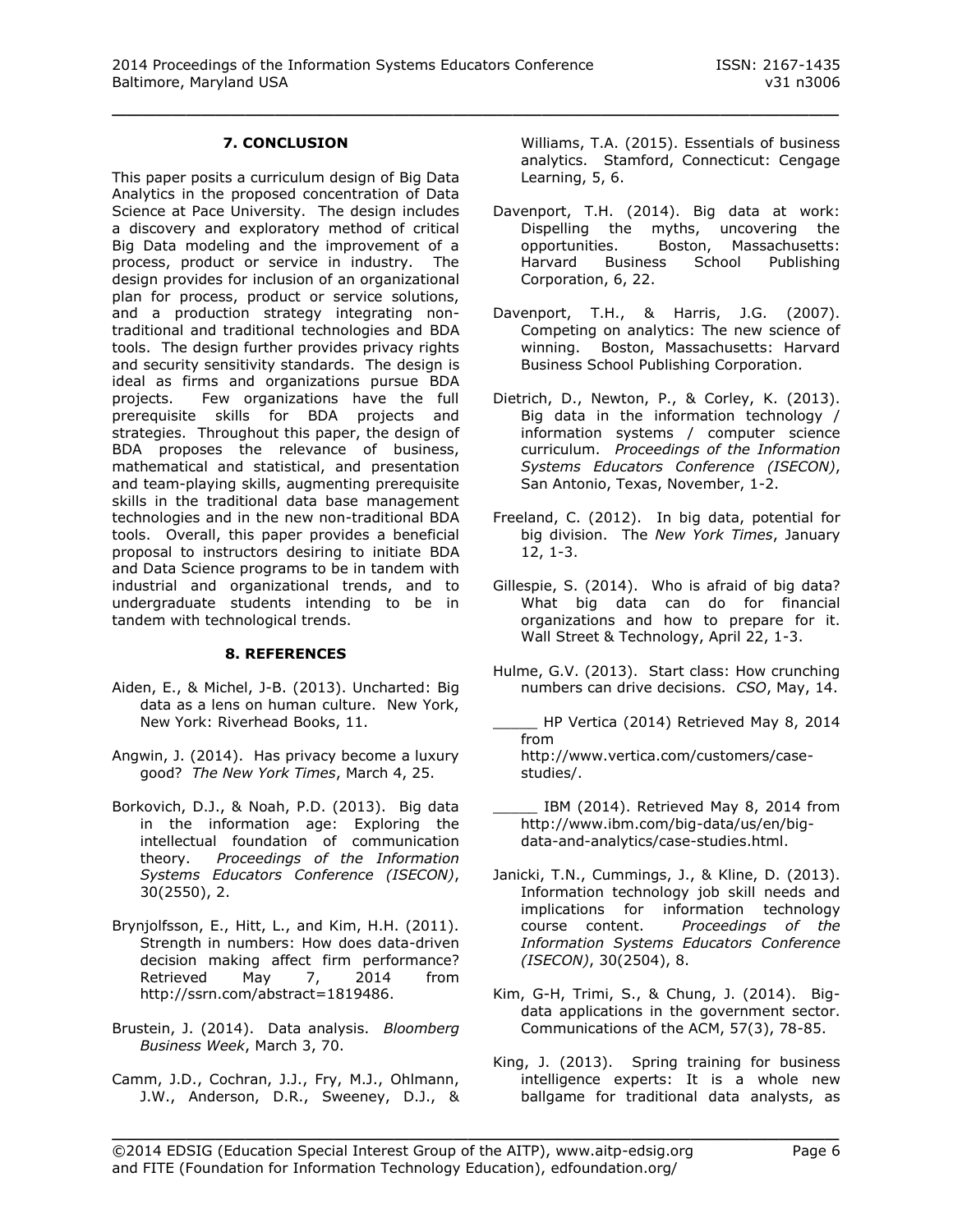training focuses on deep knowledge of statistics and computer science. *Computerworld*, May 6, 29, 31.

- King, J. (2014). A reinvention convention: Premier 100 snapshots. *Computerworld*, February 24, 16.
- Knorr, E. (2013). The big picture for big data. Infoworld: *Modernizing Enterprise Information Technology*, Winter, 4-5.
- Liyakasa, K. (2013). Executive demand for data analysis grows. *Customer Relationship Management*, June, 20-21.
- Lohr, S. (2012). The age of big data. *The New York Times*: *Sunday Review*, February 11, 2.
- Lohr, S. (2013). Big data is opening doors, but maybe too many. *The Sunday New York Times*: *Sunday Business*, March 24, 3.
- Lutz, M., & Ascher, D. (2013). Learning Python. Sebastopol, California: O'Reilly Media, Inc.
- Manyika, J., Chui, M., Brown, B., Bughin, J., Dobbs, R., Roxburgh, C., & Byers, A.H. (2011). Big data: The next frontier for innovation, competition, and productivity. *McKinsey Global Institute White Paper*, May, 1.
- May, T. (2013). Stalking the elusive data scientist. Computerworld, May 6, 14.
- McAfee, A., & Brynjolfsson, E. (2012). Big data: The management revolution. *Harvard Business Review*, October, 1-5.
- McCafferty, D. (2013). Business must address big data knowledge gaps. *Baseline*, November 13, 2.
- MacSweeney, G. (2013a). Banks face big data and information technology talent shortage. *Wall Street & Technology*, September 19, 1- 4.
- MacSweeney, G. (2013b). Good luck finding a data scientist. *Wall Street & Technology*, October 31, 1-3.
- Messmer, E. (2014). Big data: 64% of organizations looking at big data projects. *CIO*, April, 7-8.
- Miller, C.C. (2013). The numbers of our lives: Big data, big money, big skill set required. Universities are on it. *The Sunday New York Times*: *Education Life*, April 14, 18-19.
- Minsker, M. (2014a). Wearables will be a marketing winner. *Customer Relationship Managemen*t, April, 14.
- Minisker, M. (2014b). Thirteen digital marketing myths debunked. *Customer Relationship Management*, April, 23.
- Morozov, E. (2014). Silicon Valley is turning our lives into an asset class. *Financial Times*, March 14, 10.
- O'Neil, C., & Schutt, R. (2014). Doing data science: Straight talk from the front line. Sebastopol, California: O'Reilly Media, Inc., xv-xvi, 10.
- Ohlhorst, F.J. (2013). Big data analytics: Turning big data into big money. Hoboken, New Jersey: John Wiley & Sons, Inc., 3,113.
- Olavsrud, T.(2014). Big data: How to close the big data skills gap by training your information technology staff, *CIO*, April, 2
- Poremba, S. (2013). The right skills for big data jobs. *Forbes*, December 4, 2.
- Pratt, M.K. (2013). From crunch to hunch: Chief information officers must teach data scientists to solve real business problems, not just play with data. *CIO*, December 1, 16, 18.
- Provost, F., & Fawcett, T. (2013). Data science for business: What you need to know about data mining and data-analytic thinking. Sebastopol, California: O'Reilly Media, Inc.
- Rao, A.S., & Halter, O. (2013). How to build a big data team in five steps. *Baseline*, May 29, 1-2.
- Rosenblatt, J. (2014). Is Google too big to sue? Bloomberg *Business Week*, March 6, 38-39.
- Schmerken, I (2013). Welcome to the new quants: Data scientists. *Advanced Trading*, May 17, 1-4.
- Sengupta, S. (2013). Web privacy becomes a business imperative. *The New York Times*: *Business Day*, March 4, B1, B8.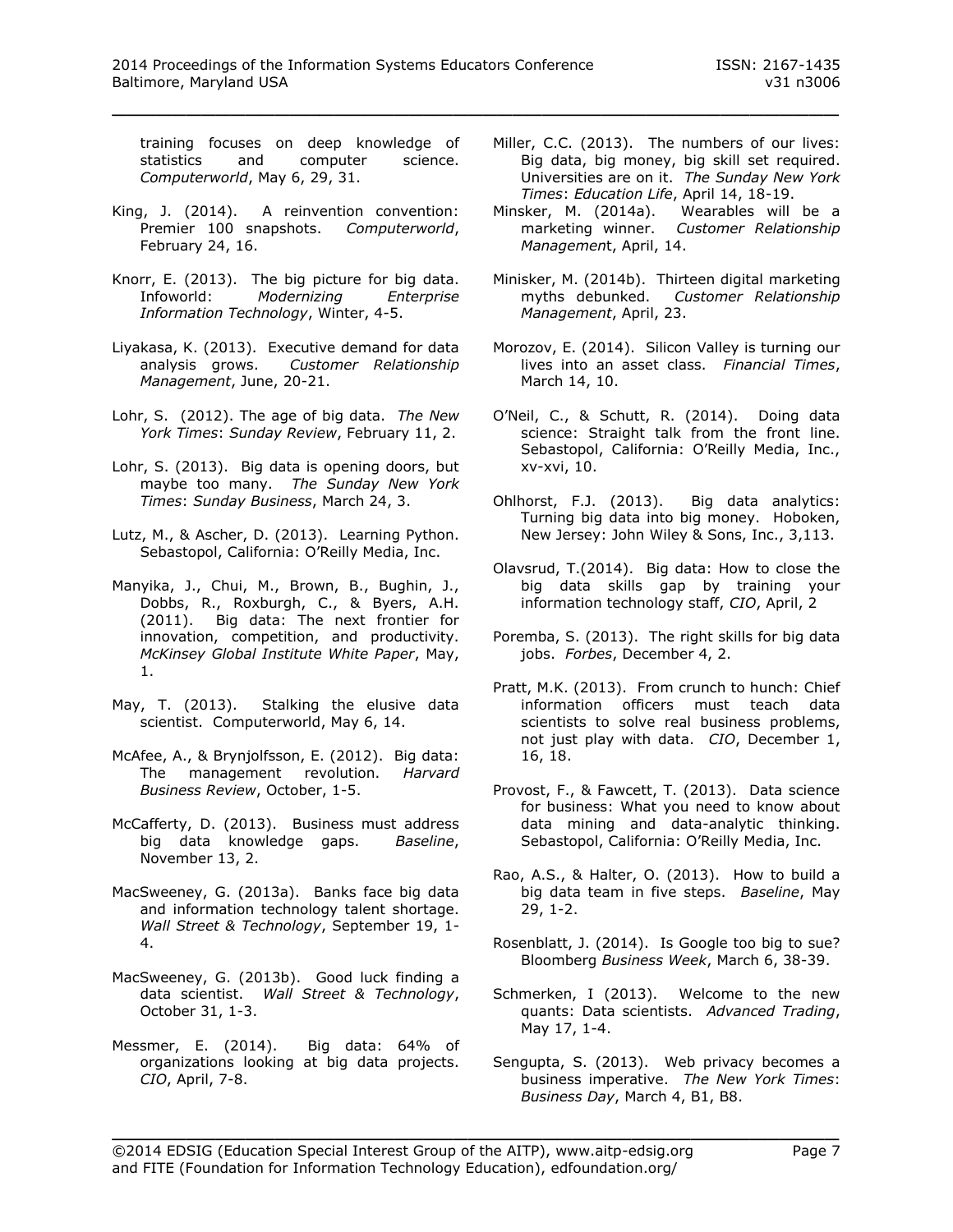- Singer, N. (2014). A harvest of company details, all in one basket. The New York Times, Business, March 16, p. 3.
- Smolan, R., & Erwitt, J. (2012). The human face of big data. Sausalito, California: Against All Odd Productions, 14,20,21,77, 134,161.
- Tambe, P. (2014). Big data investment, skills and firm value. Working Paper. Retrieved May 7, 2014 from

http://www.datascienceassn.org/sites/defaul t/files/Big Data Investment, Skills, and Firm Value.pdf.

- \_\_\_\_\_ (2013). Big data becoming a big deal. *eWeek*, May 23, 12.
- \_\_\_\_\_ (2014). Big data: What is big data? *IBM White Paper*, March 7, 1-2.
- (2014). A big market for big data jobs. *ITBusinessEdge*, March 7, 2.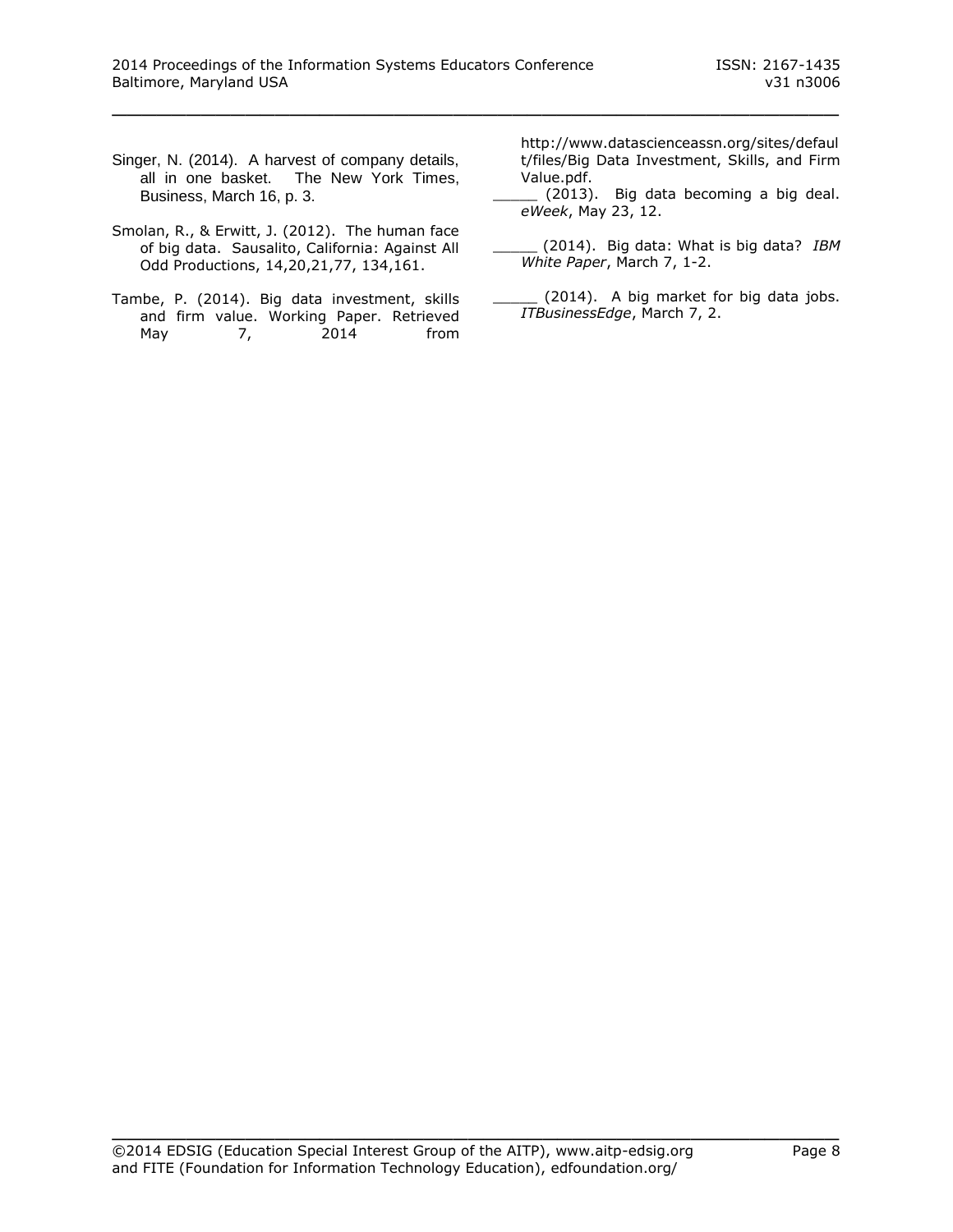## **APPENDIX**

\_\_\_\_\_\_\_\_\_\_\_\_\_\_\_\_\_\_\_\_\_\_\_\_\_\_\_\_\_\_\_\_\_\_\_\_\_\_\_\_\_\_\_\_\_\_\_\_\_

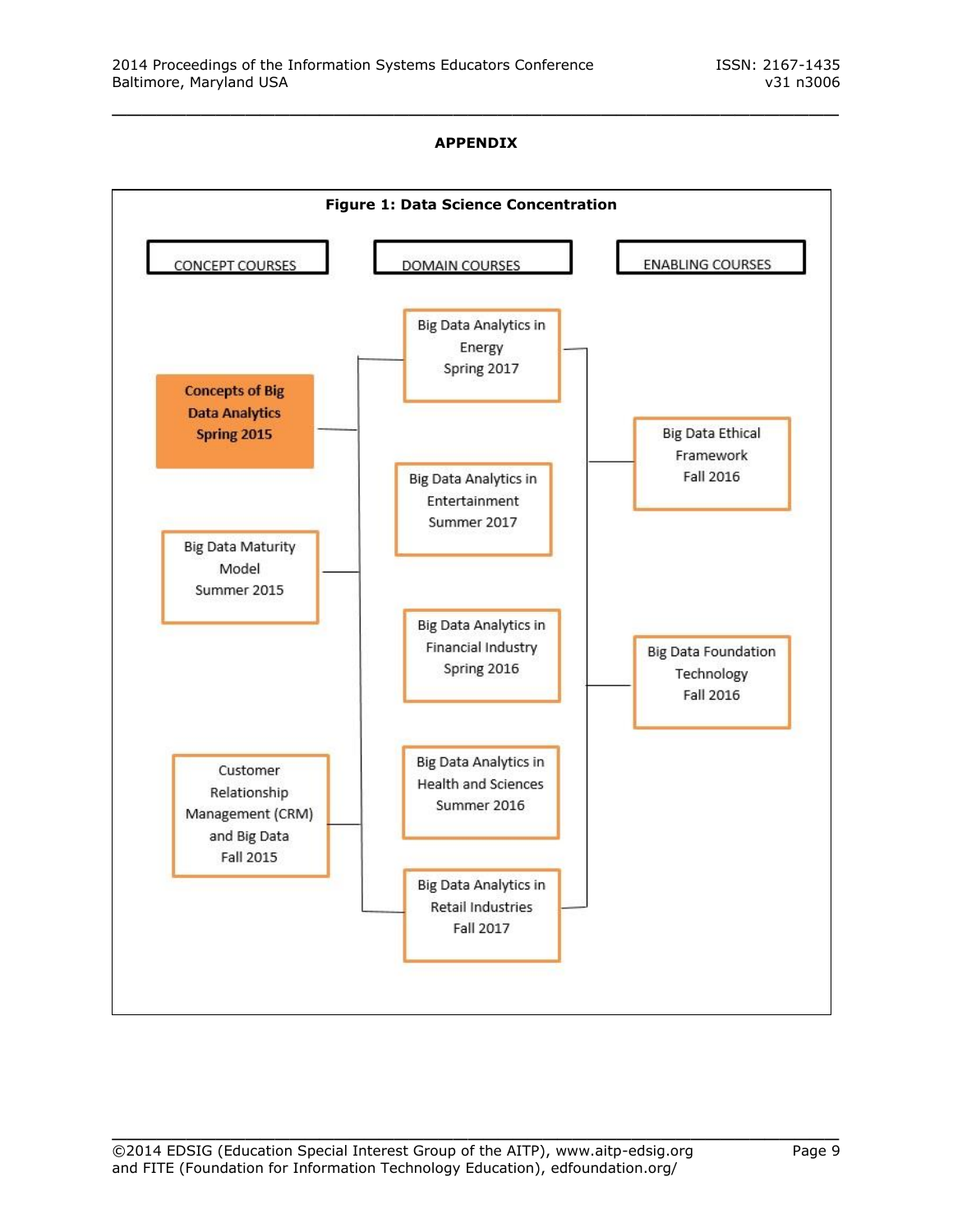| <b>Table 1 - Possible Support Courses</b> |                                                                     |  |  |  |  |  |  |  |
|-------------------------------------------|---------------------------------------------------------------------|--|--|--|--|--|--|--|
| <b>Course</b>                             | <b>Description</b>                                                  |  |  |  |  |  |  |  |
| Contemporary Business                     | The functions of business and their interrelationships. Students    |  |  |  |  |  |  |  |
| Practice                                  | work in teams to run simulated companies. Development of            |  |  |  |  |  |  |  |
|                                           | business writing and speaking, presentation, and data analysis      |  |  |  |  |  |  |  |
|                                           | skills are emphasized.                                              |  |  |  |  |  |  |  |
| Calculus I                                | Limits, continuity, derivatives of algebraic, exponential and       |  |  |  |  |  |  |  |
|                                           | logarithmic functions, optimization problems, introduction to       |  |  |  |  |  |  |  |
|                                           | integral calculus, the fundamental theorem of integral calculus.    |  |  |  |  |  |  |  |
|                                           | Business and economic applications are stressed throughout.         |  |  |  |  |  |  |  |
| Probability and Statistics                | Random processes; finite sample spaces, probability models,         |  |  |  |  |  |  |  |
|                                           | independent events, and conditional probability. Bayes' theorem,    |  |  |  |  |  |  |  |
|                                           | random variables, mathematical expectation; statistical             |  |  |  |  |  |  |  |
|                                           | applications of probability, introduction to sampling theory,       |  |  |  |  |  |  |  |
|                                           | confidence intervals and hypothesis testing.                        |  |  |  |  |  |  |  |
| <b>Public Speaking</b>                    | The mechanics of writing and presenting one's own material. This    |  |  |  |  |  |  |  |
|                                           | includes outlining, addressing varied audiences, styles, and        |  |  |  |  |  |  |  |
|                                           | appropriate techniques of delivery, as well as the use of           |  |  |  |  |  |  |  |
|                                           | technology to enhance one's presentation.                           |  |  |  |  |  |  |  |
| Introduction to Computer                  | The basic components of a computer, how they are organized, and     |  |  |  |  |  |  |  |
| Systems                                   | how they work together under the control of an operating system.    |  |  |  |  |  |  |  |
|                                           | Students examine theoretical concepts underlying hardware           |  |  |  |  |  |  |  |
|                                           | functions, troubleshooting and preventative maintenance             |  |  |  |  |  |  |  |
|                                           | techniques, safety precautions, system procurement, and             |  |  |  |  |  |  |  |
|                                           | upgrades, and discuss networking and software as it pertains to     |  |  |  |  |  |  |  |
|                                           | hardware functionality.                                             |  |  |  |  |  |  |  |
| <b>Financial Accounting</b>               | Accounting's role in satisfying society's needs for information and |  |  |  |  |  |  |  |
|                                           | its function in business, government, and the non-profit sector.    |  |  |  |  |  |  |  |
|                                           | Students learn from a user-oriented perspective about the           |  |  |  |  |  |  |  |
|                                           | accounting cycle, the nature of financial statements and the        |  |  |  |  |  |  |  |
|                                           | process for preparing them, and the use of accounting information   |  |  |  |  |  |  |  |
|                                           | as a basis for decision making.                                     |  |  |  |  |  |  |  |
| Managerial Accounting                     | A study of the fundamental managerial accounting concepts and       |  |  |  |  |  |  |  |
|                                           | techniques that aid in management decision-making, performance      |  |  |  |  |  |  |  |
|                                           | evaluation, planning and controlling operations. The emphasis is    |  |  |  |  |  |  |  |
|                                           | on the use of accounting data as a management tool rather than      |  |  |  |  |  |  |  |
|                                           | on the techniques of data accumulation. The course includes such    |  |  |  |  |  |  |  |
|                                           | topics as cost behavior patterns, budgeting and cost-volume-profit  |  |  |  |  |  |  |  |
|                                           | relationships. Quantitative methods applicable to managerial        |  |  |  |  |  |  |  |
|                                           | accounting are studied.                                             |  |  |  |  |  |  |  |
| Managerial and Organizational             | This course examines basic managerial functions of planning,        |  |  |  |  |  |  |  |
| Concepts                                  | organizing, motivating, leading, and controlling. Emphasis is also  |  |  |  |  |  |  |  |
|                                           | given to the behavior of individual and groups within               |  |  |  |  |  |  |  |
|                                           | organizations.                                                      |  |  |  |  |  |  |  |
| Principles of Marketing                   | This course examines marketing's place in the firm and in society.  |  |  |  |  |  |  |  |
|                                           | Considered and analyzed are marketing research and strategies for   |  |  |  |  |  |  |  |
|                                           | product development, pricing, physical distribution and promotion,  |  |  |  |  |  |  |  |
|                                           | including personal selling, advertising, sales promotion and public |  |  |  |  |  |  |  |
|                                           | relations.                                                          |  |  |  |  |  |  |  |
| Microeconomics                            | Theory of demand, production and costs, allocation of resources,    |  |  |  |  |  |  |  |
|                                           | product and factor pricing, income distribution, market failure,    |  |  |  |  |  |  |  |
|                                           | international economics, and comparative economic systems.          |  |  |  |  |  |  |  |
| Macroeconomics                            | National income determination, money and banking, business          |  |  |  |  |  |  |  |
|                                           | cycles and economic fluctuations, monetary and fiscal policy,       |  |  |  |  |  |  |  |
|                                           | economic growth, and current microeconomic issues.                  |  |  |  |  |  |  |  |
|                                           |                                                                     |  |  |  |  |  |  |  |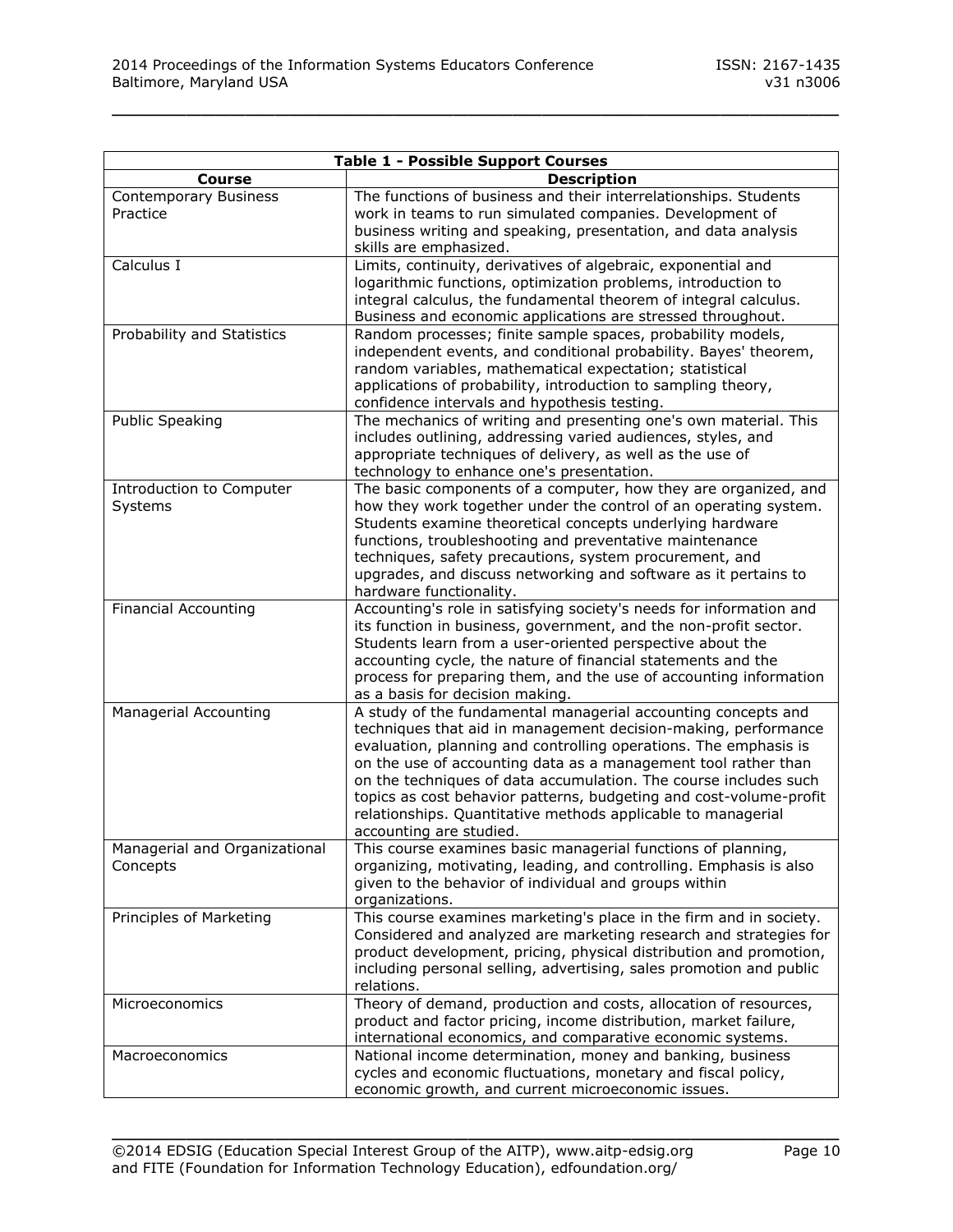| Table 2 - Syllabus for Concepts of Big Data Analytics |                                                                        |              |              |                         |              |                |  |
|-------------------------------------------------------|------------------------------------------------------------------------|--------------|--------------|-------------------------|--------------|----------------|--|
| Week                                                  | <b>Topic</b>                                                           | Schools      |              |                         |              |                |  |
|                                                       |                                                                        | A            | B            | C                       | D            | E.             |  |
| $\mathbf{1}$                                          | <b>Data-Analytic Thinking</b>                                          |              |              |                         |              |                |  |
|                                                       | Data Science and Data-Driven Decision Making                           | X            | X            | X                       | X            | X              |  |
|                                                       | Data as a Strategic Asset<br><b>Executive Firm Mentor Presentation</b> | X            | $\mathsf{X}$ | X                       | $\mathsf{X}$ | X              |  |
|                                                       | Data-Analytic Thinking                                                 | X            | X            | X                       | X            | X              |  |
| $\overline{2}$                                        | <b>Data Science Solutions to Business Problems</b>                     |              |              |                         |              |                |  |
|                                                       | The Data Mining Process                                                | $\mathsf{X}$ | X            | X                       |              | X              |  |
|                                                       | <b>Other Analytics Techniques</b>                                      | X            | X            | $\mathsf{X}$            |              |                |  |
| 3                                                     | <b>Predictive Modeling</b>                                             |              |              |                         |              |                |  |
|                                                       | Models                                                                 |              | $\mathsf{X}$ | $\overline{\mathsf{x}}$ | $\times$     | $\pmb{\times}$ |  |
|                                                       | Supervised Segmentation                                                |              | X            | X                       | X            | X              |  |
|                                                       | <b>Visualizing Segmentations</b>                                       |              | X            | X                       | X            | X              |  |
|                                                       | <b>Trees</b>                                                           |              | X            | X                       | X            | X              |  |
|                                                       | Probability Estimation                                                 |              |              |                         |              |                |  |
| 4                                                     | <b>Model Fitting</b>                                                   |              |              |                         |              |                |  |
|                                                       | <b>Classification Using Mathematical Functions</b>                     |              | X            |                         | X            | X              |  |
|                                                       | <b>Linear Discriminant Function</b>                                    | X            |              |                         |              |                |  |
|                                                       | Regression                                                             |              | $\mathsf{X}$ |                         | X            | X              |  |
|                                                       | Logistic Regression                                                    |              | X            |                         | X            | X              |  |
|                                                       | Non-linear Functions, Neural Networks                                  |              |              |                         |              | X              |  |
|                                                       | Principle Component Analysis                                           |              |              |                         |              |                |  |
| $\overline{5}$                                        | <b>Overfitting</b>                                                     |              |              |                         |              |                |  |
|                                                       | <b>Overfitting Examples</b>                                            |              |              |                         |              |                |  |
|                                                       | <b>Overfitting Avoidance</b>                                           |              |              |                         |              |                |  |
|                                                       | <b>Complexity Control</b>                                              |              |              |                         |              |                |  |
| 6                                                     | <b>Similarity, Neighbors and Clusters</b>                              |              |              |                         |              |                |  |
|                                                       | Similarity and Distance                                                |              | X            | X                       | X            | X              |  |
|                                                       | Nearest Neighbor                                                       |              | X            | X                       | X            | X              |  |
|                                                       | Clustering                                                             |              | X            | X                       | X            | X              |  |
|                                                       |                                                                        |              |              |                         |              |                |  |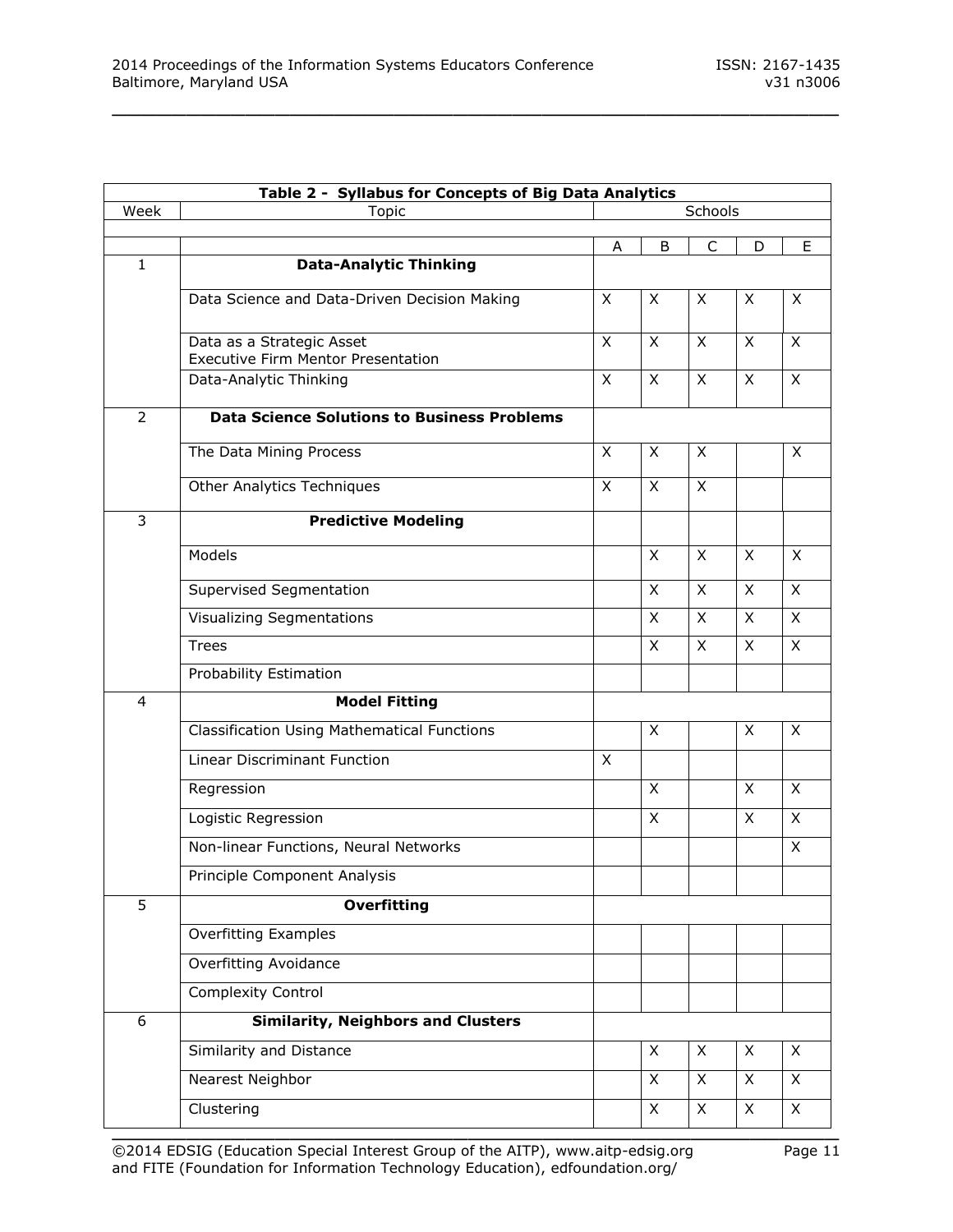| $\overline{7}$ | Decision-Analytic Thinking - Creating a Model                                      |   |          |   |   |              |
|----------------|------------------------------------------------------------------------------------|---|----------|---|---|--------------|
|                | <b>Evaluating Classifiers</b>                                                      |   | X        |   |   |              |
|                | Generalizing Beyond Classification                                                 |   |          |   |   |              |
|                | <b>Expected Value</b>                                                              |   |          |   |   |              |
|                | <b>Outlier Detection</b>                                                           |   |          |   |   |              |
| 8              | <b>Visualizing Model Performance</b>                                               |   |          |   |   |              |
|                |                                                                                    |   | X        | X |   |              |
|                | Ranking<br><b>Profit Curves</b>                                                    |   |          |   |   |              |
|                | ROC Graphs and Curves                                                              |   |          |   |   | $\mathsf{X}$ |
|                | Area Under the ROC Curve                                                           |   |          |   |   | $\mathsf{X}$ |
|                | Lift Curves                                                                        |   |          |   |   |              |
| 9              | <b>Evidence and Probabilities</b>                                                  |   |          |   |   |              |
|                | Combining Evidence Probabilistically                                               | X | $\times$ |   |   |              |
|                | Bayes Rule                                                                         | X | X        |   |   |              |
|                | Evidence Lift                                                                      | X |          |   |   |              |
| 10             | <b>Representing and Mining Text</b>                                                |   |          |   |   |              |
|                | The Importance of Text                                                             |   |          |   | X |              |
|                | <b>Text Representation</b>                                                         |   |          |   | X |              |
|                | N-gram Sequences                                                                   |   |          |   | X |              |
|                | Named Entity Extraction                                                            |   |          |   | X |              |
|                | <b>Topic Models</b>                                                                |   |          |   | X |              |
| 11             | Decision-Analytic Thinking - Analytical<br><b>Engineering</b>                      |   |          |   |   |              |
|                | <b>Selection Bias</b>                                                              |   | X        |   |   |              |
|                | <b>Expected Value Decomposition</b>                                                |   | X        |   |   |              |
| 12             | <b>Other Data Science Techniques</b>                                               |   |          |   |   |              |
|                | Co-occurrence and Associations                                                     |   |          |   |   |              |
|                | Profiling<br><b>Optional Scientist Firm Mentor Presentation</b><br>Link Prediction |   |          |   |   |              |
|                | Data Reduction                                                                     |   |          |   |   |              |
|                | Bias, Variance, the Ensemble Method                                                |   |          |   |   | X            |
|                | Data-Driven Causal Explanation<br>Optional Scientist Firm Mentor Presentation      |   |          |   |   |              |